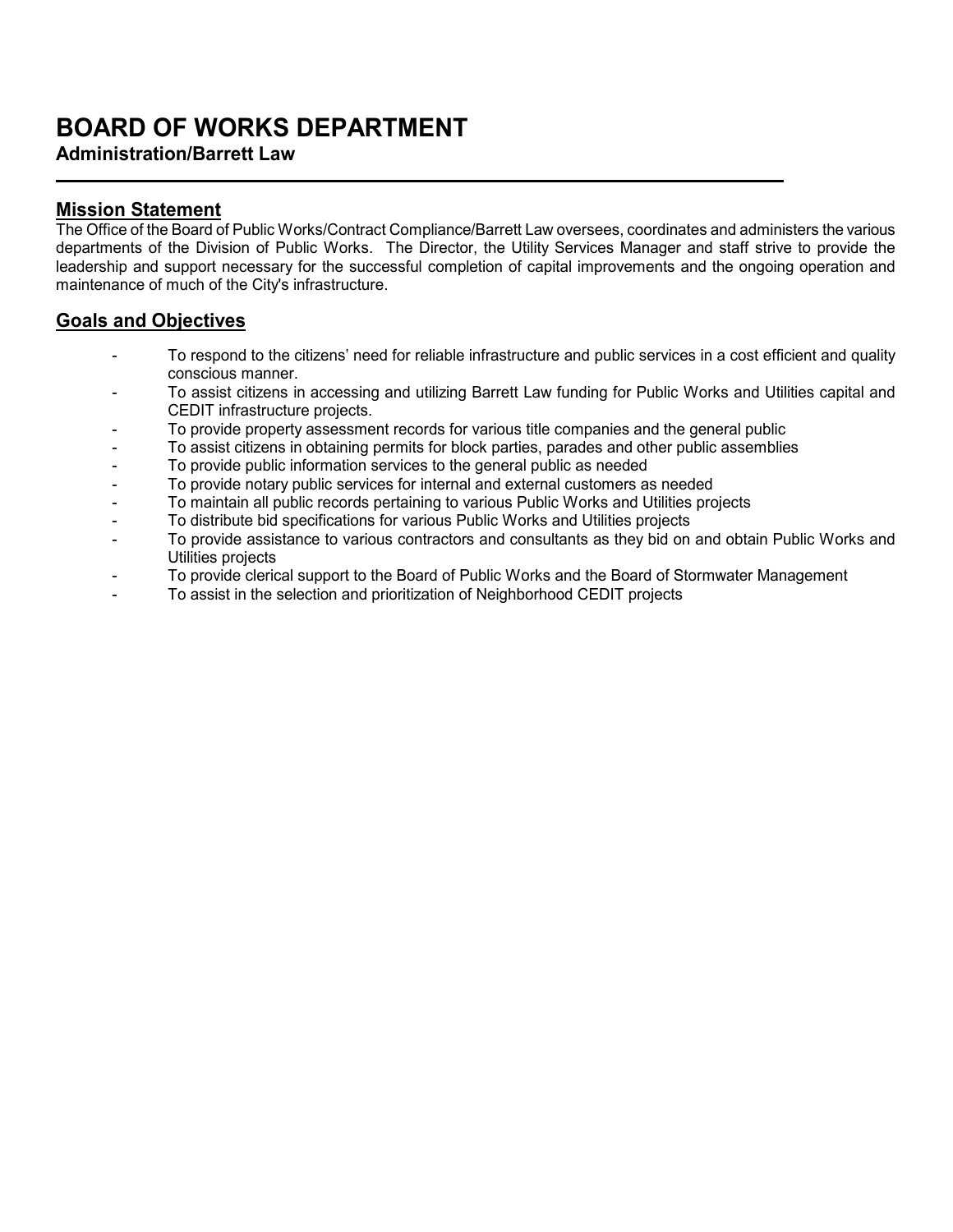## **Mission Statement**

L

The mission of the Flood Control Department is to ensure that property damage due to flooding is minimal by the continual monitoring of the early flood warning system ensuring that it is operational; upgrading our flood fighting strategies; maintaining our 11 plus miles of flood protection structures; and buying properties in the floodplain mitigating flood damages and creating storage for flood waters.

## **Goals and Objectives**

## • **Fort Wayne/Allen County Flood Control Project**

As our flood control structures age, keeping maintenance costs at a minimum will be a challenge in the coming years. Our department has and will continue to use smaller experienced contractors to repair/rehabilitate the flood control structures. This will allow us to effectively preserve and maintain our structures for the protection of Fort Wayne residents and keep maintenance costs at a minimum.

## • **Federal FMA and Repetitive Loss Grants**

Flood Control continues to oversee the administration of two approved federal grants to acquire and demolish residential and commercial properties and remove them from the floodplain/floodway. Flood Control is awaiting FEMA approval of an FMA and HMGP Grant to acquire additional residential and commercial properties.

## • **City of Fort Wayne Flood Buyout Program**

Flood Control continues the overall plan for purchasing and demolishing homes in the floodplain and floodway. Goal is to finish acquiring remaining homes along the Westbrook and Eastbrook neighborhood.

## • **Community Rating System Program**

Flood Control has assumed the duties involving this federal program. The goal of the CRS is to encourage, by the use of flood insurance premium adjustments, Fort Wayne outreach activities beyond those required by the NFIP, saving citizens 10% a year on flood insurance premiums.

## • **Upgraded Early Flood Warning System**

Completed in 2007, the Flood Control Department expanded its early flood warning system from 16 to 31 sites. Along with this upgrade the radio protocol of this system changed from ALERT to SCADA. The 911 Communications Radio Shop has created a new position to maintain and troubleshoot the upgraded system. The data from this system is critical to the National Weather Service for flood watches, warnings and crest predictions during a flood. It is the goal of Flood Control to ensure Radio Shop personnel is up to date on the latest advancements and training for all aspects of this warning system. This system was designed to be used by other City Departments, outside agencies and smaller communities in this area. Flood Control has budgeted for additional sensors to be added to the system for its expanded use.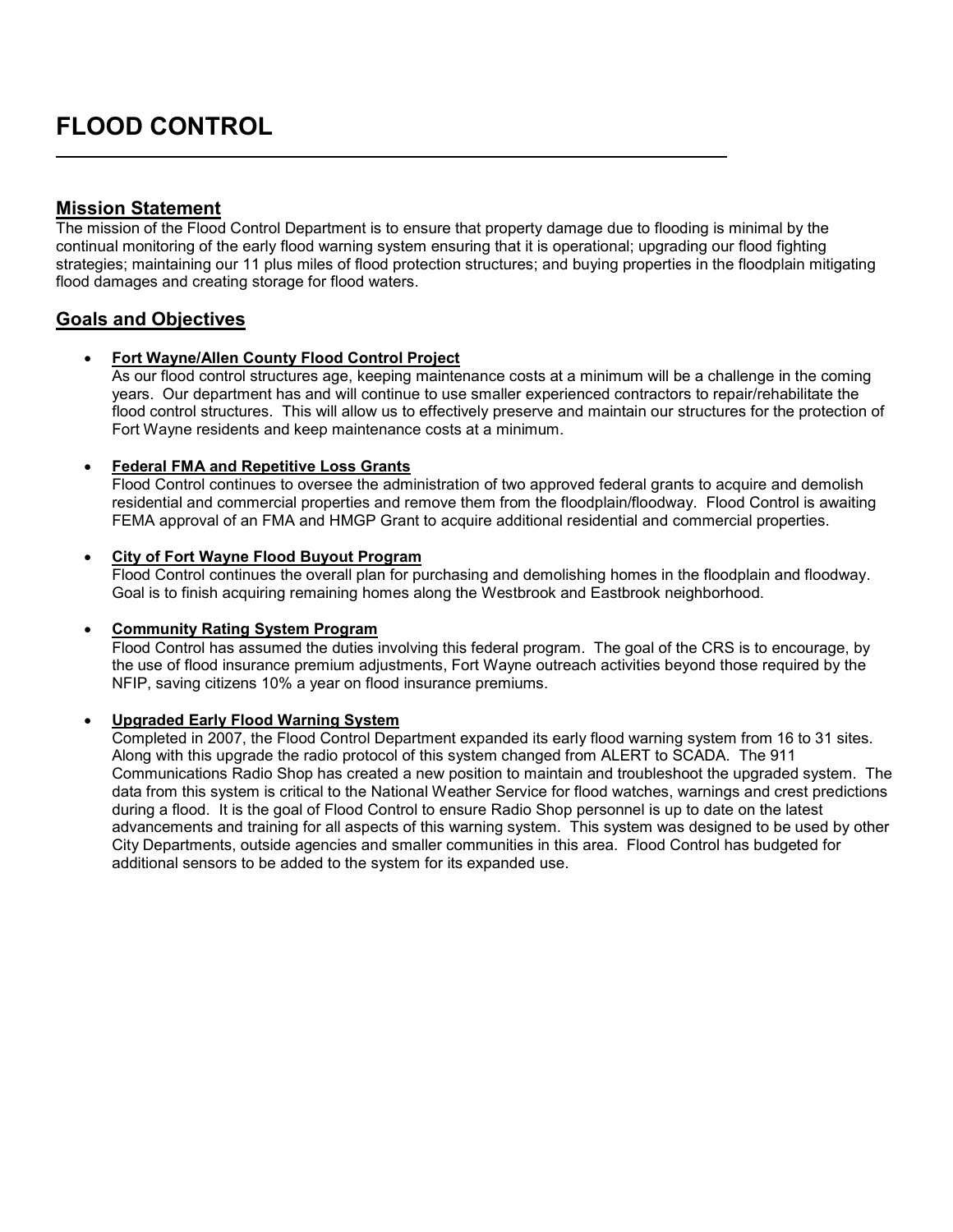# **STREET LIGHT OPERATIONS**

# **Mission Statement**

Street Light Operations is responsible for providing sufficient illumination to aid in safe and efficient movement of pedestrian and motorized traffic during the evening and night time hours, using the latest technology in design, installation and maintenance.

# **Goals and Objectives**

- 1) To design, construct and maintain the existing street lighting facilities for the citizens of Fort Wayne.
- 2) Continue pole identification program by installing tags on all street lighting facilities to aid in maintenance work.
- 3) Convert incandescent series circuit street lighting systems to high pressure sodium street lighting systems.
- 4) In 2007 the Hansen Management System was instituted allowing the Dept to better track Work processes and inventory.
- 5) Replacement of concrete lighting poles in areas where we have noted deterioration.
- 6) Incorporate enhanced high pressure sodium lamps, in areas with older (15 years or more) lighting fixtures.
- 7) Continue to find ways to decrease energy consumption by use of new technology. LED lighting is on the forefront as we attempt to reach this goal.

| <b>Indicators</b>               | 2007<br><b>Actual</b> | 2008<br><b>Actual</b> | 2009<br><b>Estimated</b> | 2010<br><b>Projected</b> |
|---------------------------------|-----------------------|-----------------------|--------------------------|--------------------------|
| <b>Street Light Change Outs</b> | 493                   | 571                   | 600                      | 600                      |
| New Street Lights               | 440                   | 179                   | 250                      | 250                      |
| <b>Total Street Lights</b>      | 33,175                | 33,354                | 33,600                   | 33,800                   |
| <b>Accident Repairs</b>         | 212                   | 171                   | 200                      | 200                      |
| Identification Tags Installed   | 485                   | 224                   | 250                      | 250                      |
| Light Orders, Board Orders      | 9                     | 10                    | 11                       | 12                       |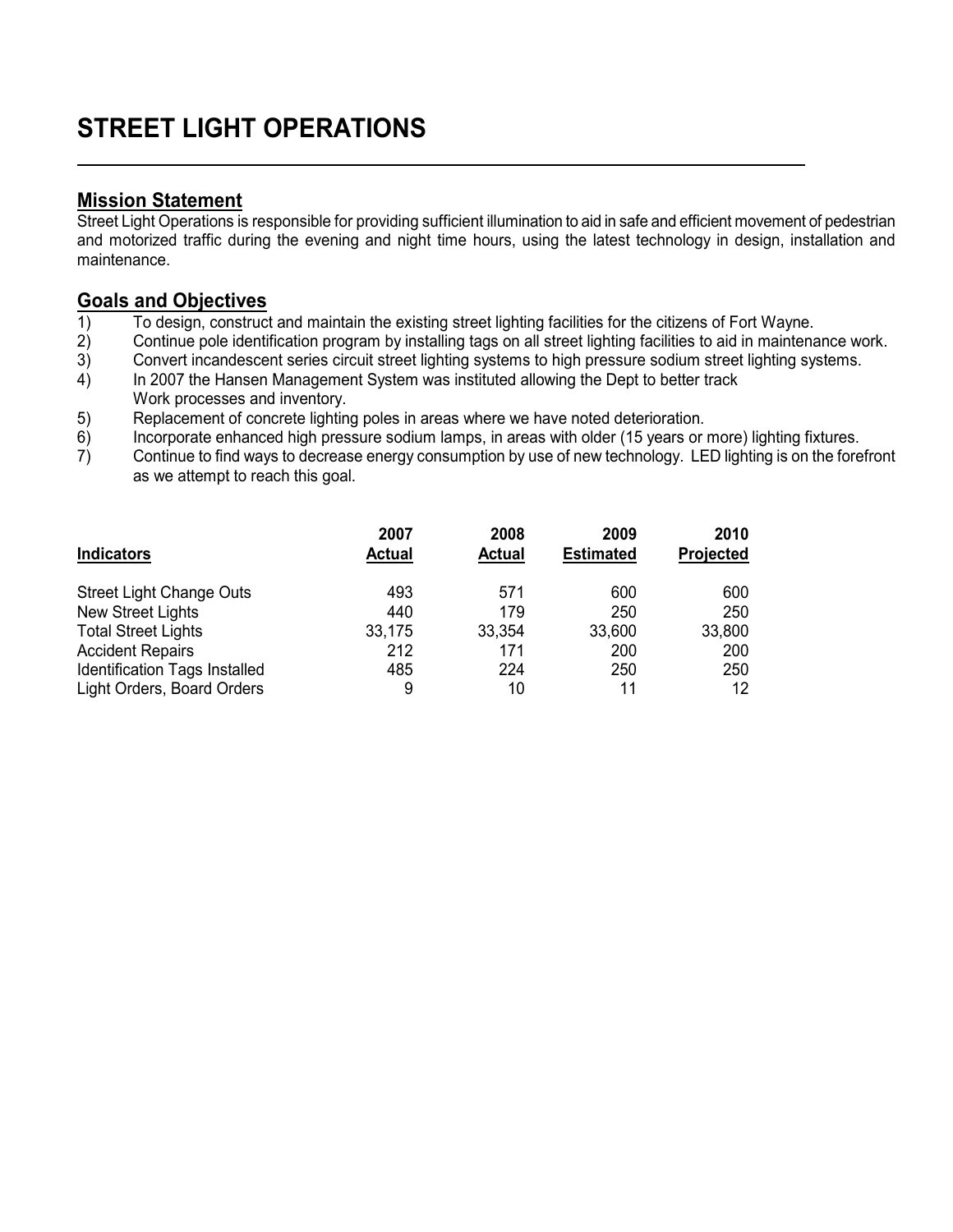# **TRANSPORTATION ADMINISTRATION & SUPPORT**

The functions of this group are varied, and generally fall within three department subsets: a surveying-drafting-inspection group; a permit and plan review group; and an administrative-clerical group.

Department staff provides surveying, drafting, and inspection services necessary for the successful completion of street, curb, and sidewalk projects. Employees in this group also assess and report on pavement condition in order to maintain and update our pavement management system.

Other employees in this department are responsible for fielding a variety of other customer service requests, responses, and interactions. These responsibilities include permit functions; plan review of developer projects; investigation and reporting functions; data base maintenance activities; blueprint reproduction services; right of way acquisition functions; and general customer service activities.

Department personnel also provide financial management, budgeting, purchasing, payroll, and clerical support services needed within the Transportation division.

#### **Objectives:**

• fully implement on-line permitting and improve permit handling efficiencies

By the fall of 2009, we will have launched a new permitting software platform that allows on-line permitting, allows credit card transactions, improves efficiencies as permit information passes between departments, and that allows field staff wireless electronic access to our permit records. It is anticipated that permit fees will be adjusted in order to recoup the added expense of software development. Permit fees have not been increased since 1998.

• provide surveying, drafting, and inspection services to insure adherence to specifications, to insure contract compliance, and to facilitate completion of neighborhood capital projects

For 2008, engineering support services were provided for projects that totaled over \$13,000,000 million dollars in capital expenditures.

• maintain and update the Pavement Management System, in compliance with GASB 34 reporting requirements

In 2008, 509 centerline miles of streets were evaluated and rated, using a combination of video, gps technology, and manual data collection methods.

respond to all citizens requests falling within our jurisdiction

Department personnel respond to citizen requests such as removing vegetation obstructions, policing construction sites, enforcing sign restrictions, requiring snow removal, investigating reported hazards and infrastructure failures, assisting with locating property lines, determining project feasibility, and a variety of other requests. For 2008, 1908 requests were processed that originated from the 311 system. In addition to these, 431 service requests were filed and resolved directly with the department.

insure that all excavations in the rights-of-way are properly restored

Staff closely monitors the permit restoration process in order to insure that cuts are permanently restored within 45 days of cut completion for the period April 1st – October 31st. During 2008, 2148 permits were issued allowing 3172 cuts. Only 73% of these cuts met our 45 day completion specification, so we will again direct more of our focus to correcting this problem. Excavation permit receipts for 2008 totaled \$235,935.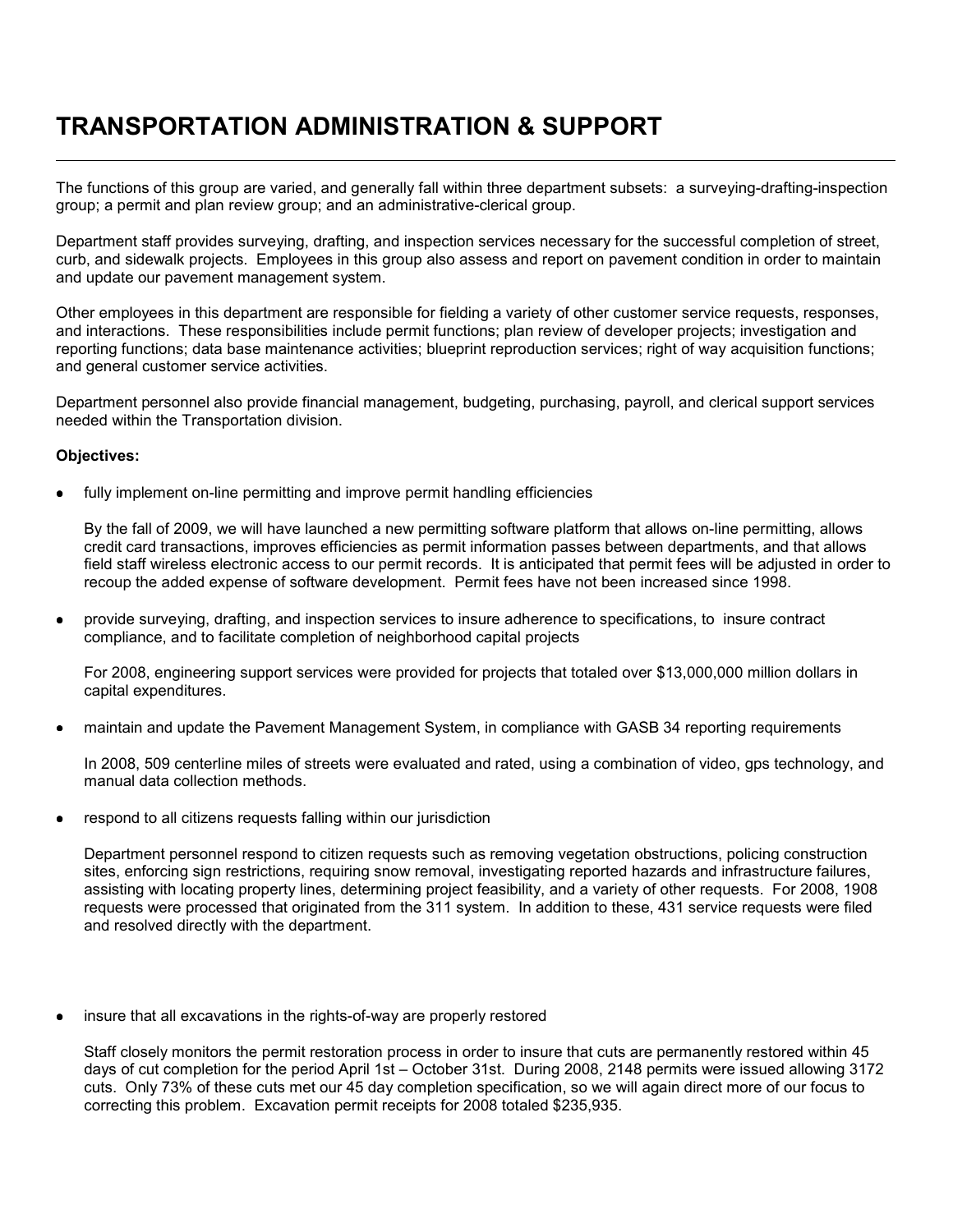• insure that all non-City funded construction occurring in the rights-of-way adheres to City engineering standards and specifications

The department issues drive approach permits, sidewalk permits, and parking lot permits, to insure that City standards are followed. Multiple Inspections are performed during the permit review process, during construction, and upon completion. During 2008, 487 permits were issued, and permit receipts totaled \$29,375.

• insure that temporary restrictions and/or street closures are properly barricaded with appropriate warning signs and traffic control devices

These permits are used to insure that proper and safe signing occurs whenever an obstruction is present within the traveled way. For 2008 551 permits were issued, and permit receipts equaled \$33,840.

facilitate project planning by providing meaningful, appropriate, and accurate financial data to public works decision makers

Funding availability is critical to project development. Major funds and programs tracked include the MVH fund, LR&S fund, CEDIT fund, infrastructure bond funds, and the district neighborhood capital improvement funds.

• Timely perform necessary right of way acquisitions in advance of planned construction so as to not delay anticipated construction commencement dates

The amount of effort necessary for right of way and easement acquisitions has increased dramatically with the recent emphasis on expanding our trail network. This increase in work required adding a second Land Acquisition Agent position in March of 2007.

timely process all construction project payables and receivables

Department staff strives to have vendors paid within 30 days of the vendor's invoice date, including mailing time. Payments are reviewed for compliance with this goal and performance is tracked on a quarterly basis. During 2008, 798 pay vouchers were processed totaling \$13,200,627 in payments. Vendors received checks within 30 days of their invoice dates 89% of the time. The average length of time from invoice date until vendor receipt of payment was 21 days.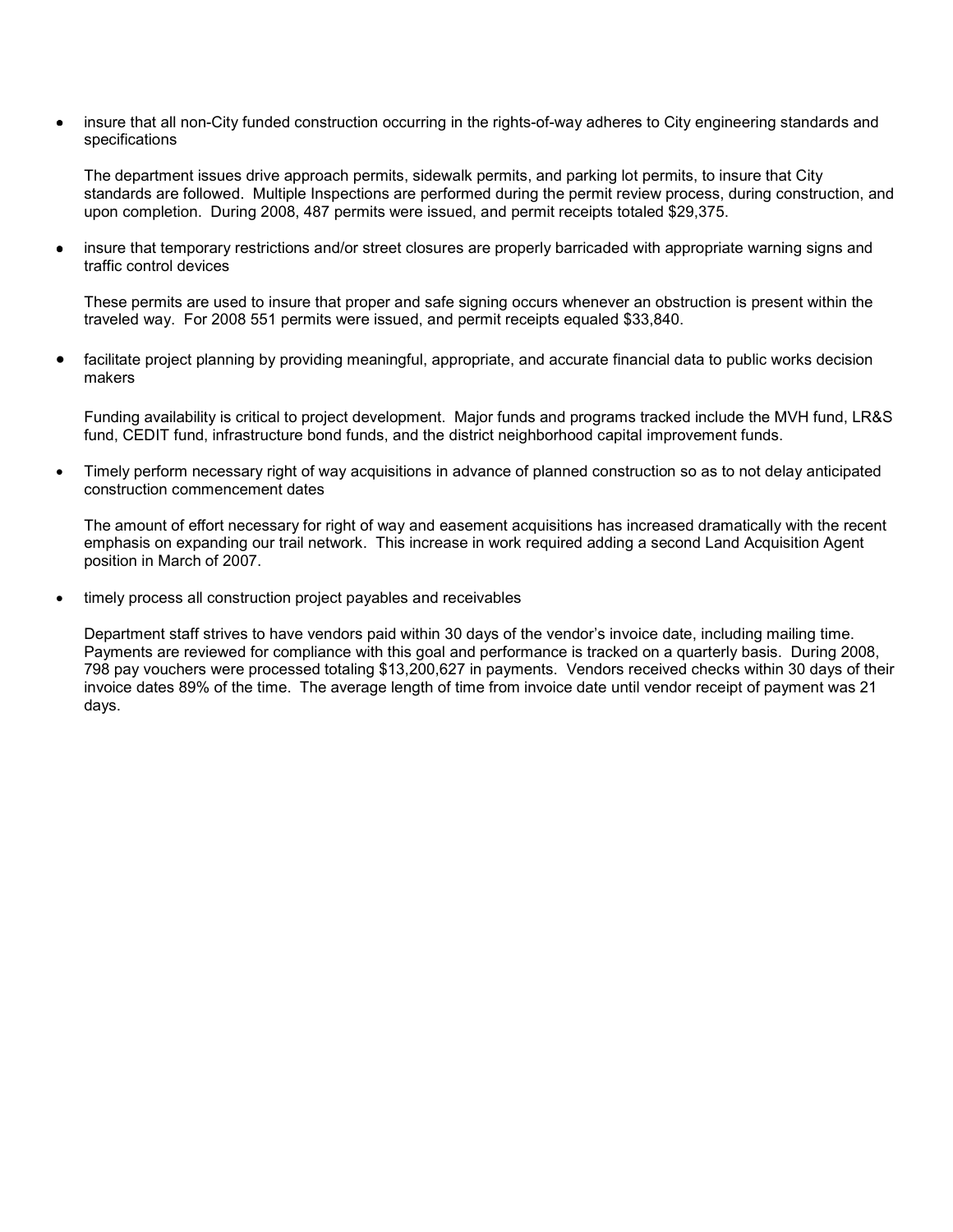|                                     | 2008<br><b>ACTUAL</b> | 2009 ACTUAL<br><b>THRU</b><br>30-Jun-2009 | 2009 REVISED<br><b>BUDGET</b> | 2010<br><b>SUBMITTED</b> | \$ INCREASE<br>(DECREASE)<br>FROM 2009 APPR | % CHANGE<br><b>FROM 2009</b><br><b>APPR</b><br>TO 2010 |
|-------------------------------------|-----------------------|-------------------------------------------|-------------------------------|--------------------------|---------------------------------------------|--------------------------------------------------------|
| 5111 TOTAL WAGES                    | 2,765,674             |                                           | 2,869,092                     | 2,670,173                | (198, 919)                                  | $-6.93%$                                               |
| 5131 PERF - EMPLOYERS SHARE         | 149,929               |                                           | 166,316                       | 164,771                  | (1, 545)                                    |                                                        |
| 5132 FICA                           | 163,588               |                                           | 178,245                       | 163,398                  | (14, 847)                                   |                                                        |
| 5134 LIFE MEDICAL & HEALTH INSURAN  | 423,000               |                                           | 423,000                       | 415,800                  | (7,200)                                     |                                                        |
| 5136 UNEMPLOYMENT COMPENSATION      | 2,317                 |                                           | 2,330                         | 2,135                    | (195)                                       |                                                        |
| 5137 WORKERS COMP INSURANCE         | 12,894                |                                           | 12,744                        | 29,595                   | 16,851                                      |                                                        |
| 513A PERF - EMPLOYEES/PD BY CITY    | 65,648                |                                           | 69,015                        | 63,400                   | (5,615)                                     |                                                        |
| 513R RETIREES HEALTH INSURANCE      | 36,000                |                                           | 36,000                        | 29,700                   | (6,300)                                     |                                                        |
| 5161 WAGE SETTLEMENT/SEVERANCE PAY  | 203                   |                                           |                               | 10,841                   | 10,841                                      |                                                        |
| <b>Total 5100</b>                   | \$3,619,253           | \$1,824,473                               | \$3,756,742                   | \$3,549,813              | (\$206,929)                                 | $-5.51%$                                               |
| 5212 STATIONERY & PRINTED FORMS     | 722                   |                                           | 835                           | 725                      | (110)                                       |                                                        |
| 5213 COMPUTER SUPPLIES              | 1,855                 |                                           | 2,350                         | 2,230                    | (120)                                       |                                                        |
| 5214 SAFETY ITEMS/SUPPLIES          | 5,122                 |                                           | 5,840                         | 5,420                    | (420)                                       |                                                        |
| 5219 OTHER OFFICE SUPPLIES          | 15,519                |                                           | 16,515                        | 15,750                   | (765)                                       |                                                        |
| 522A SUPPLIES - FLOOD/SNOW - EMERG  | 15,370                |                                           |                               |                          |                                             |                                                        |
| 5231 GASOLINE                       | 36,330                |                                           | 35,794                        | 34,910                   | (884)                                       |                                                        |
| 5232 DIESEL FUEL / FUEL OIL         | 10,015                |                                           | 10,452                        | 7,893                    | (2, 559)                                    |                                                        |
| 5241 MEDICAL & SURGICAL SUPPLIES    |                       |                                           | 100                           |                          | (100)                                       |                                                        |
| 5243 RECREATION SUPPLIES            |                       |                                           | 100                           | 100                      |                                             |                                                        |
| 5246 HOUSEHOLD & CLEANING SUPPLIES  | 1,260                 |                                           | 2,200                         | 2,280                    | 80                                          |                                                        |
| 5247 INSTRUCTIONAL SUPPLIES         | 54                    |                                           |                               |                          |                                             |                                                        |
| 5261 BLDG REPAIR & MAINT MATERIALS  |                       |                                           | 400                           | 400                      |                                             |                                                        |
| 5263 OTHER EQUIPMENT REPAIR PARTS   | 1,044                 |                                           | 1,800                         | 1,800                    |                                             |                                                        |
| 5291 SMALL TOOLS                    | 1,254                 |                                           | 1,800                         | 1,680                    | (120)                                       |                                                        |
| 5299 OTHER MATERIALS & SUPPLIES     | 13,799                |                                           | 24,800                        | 23,960                   | (840)                                       |                                                        |
| 52AA IN HOUS STOCK                  | 310,064               |                                           | 344,000                       | 344,000                  |                                             |                                                        |
| Total 5200                          | \$412,408             | \$194,186                                 | \$446,986                     | \$441,148                | ( \$5,838)                                  | $-1.31%$                                               |
| 5317 INSTRUCTIONAL SERVICES         | 810                   |                                           | 10,600                        | 10,600                   |                                             |                                                        |
| 531E RANDOM DRUG TESTS              | 80                    |                                           | 300                           | 300                      |                                             |                                                        |
| 531K SEMINAR FEES                   | 1,228                 |                                           | 1,000                         | 2,000                    | 1,000                                       |                                                        |
| 531M SECURITY SERVICES              | 279                   |                                           | 280                           | 280                      |                                             |                                                        |
| 5321 FREIGHT EXPRESS & DRAYAGE      |                       |                                           | 200                           | 200                      |                                             |                                                        |
| 5322 POSTAGE                        | 3,418                 |                                           | 3,960                         | 4,498                    | 538                                         |                                                        |
| 5323 TELEPHONE & TELEGRAPH          | 22,937                |                                           | 25,836                        | 26,376                   | 540                                         |                                                        |
| 5324 TRAVEL EXPENSES                | 4,479                 |                                           | 3,700                         | 4,850                    | 1,150                                       |                                                        |
| 5326 MILEAGE                        | 112                   |                                           | 100                           |                          | (100)                                       |                                                        |
| 532C CELL PHONE                     | 6,719                 |                                           | 8,000                         | 10,320                   | 2,320                                       |                                                        |
| 532L LONG DISTANCE CHARGES          | 434                   |                                           | 531                           | 551                      | 20                                          |                                                        |
| 5331 PRINTING OTHER THAN OFFC SUPPL | 294                   |                                           | 1,250                         | 1,240                    | (10)                                        |                                                        |
| 5332 PUBLIC OF LEGAL NOTICES/ADVTER | 59                    |                                           | 490                           | 490                      |                                             |                                                        |
| 5333 PHOTOGRAPHY & BLUEPRINTING     |                       |                                           | 300                           | 300                      |                                             |                                                        |
| 533A SERVICES - FLOOD               | 191,223               |                                           |                               |                          |                                             |                                                        |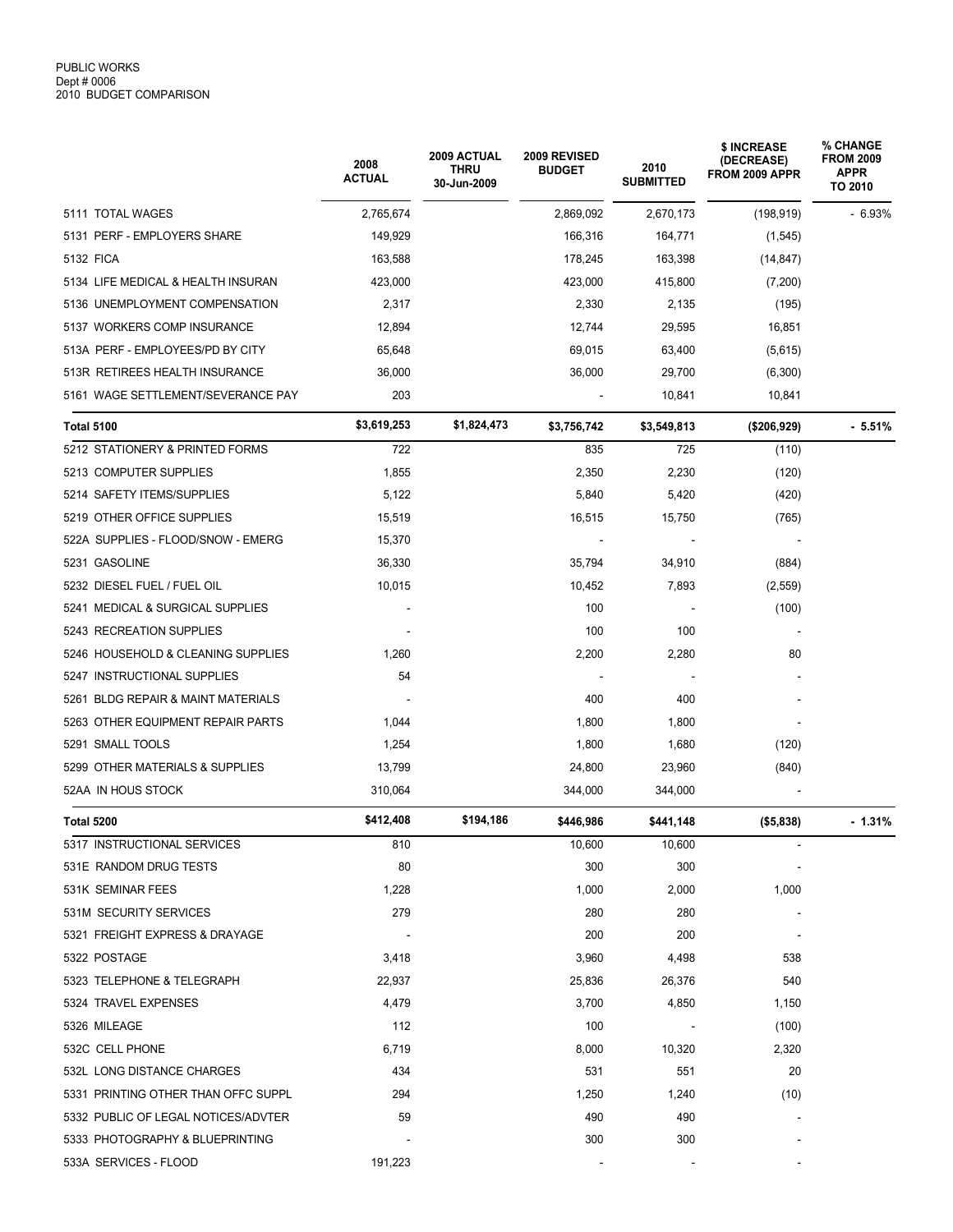|                                     | 2008<br><b>ACTUAL</b> | 2009 ACTUAL<br>THRU<br>31-Jun-2009 | 2009 REVISED<br><b>BUDGET</b> | 2010<br><b>SUBMITTED</b> | \$ INCREASE<br>(DECREASE)<br><b>FROM 2009 APPR</b> | % CHANGE<br><b>FROM 2009</b><br>APPR<br>TO 2010 |
|-------------------------------------|-----------------------|------------------------------------|-------------------------------|--------------------------|----------------------------------------------------|-------------------------------------------------|
| 5342 LIABILITY INSURANCE            | 8,273                 |                                    | 20,175                        | 27,240                   | 7,065                                              |                                                 |
| 5351 ELECTRICITY                    | 13,010                |                                    | 12,990                        | 12,990                   |                                                    |                                                 |
| 5352 NATURAL GAS                    | 7,723                 |                                    | 21,755                        | 21,935                   | 180                                                |                                                 |
| 5353 WATER                          | 1,198                 |                                    | 1,440                         | 1,440                    |                                                    |                                                 |
| 5354 SEWAGE                         | 1,172                 |                                    | 1,308                         | 1,320                    | 12                                                 |                                                 |
| 5355 PUBLIC LIGHTING ELECTRICITY    | 498,810               |                                    | 522,600                       | 658,608                  | 136,008                                            |                                                 |
| 5356 SOLID WASTE DISPOSAL           | 1.882                 |                                    | 4,400                         | 4,400                    |                                                    |                                                 |
| 5359 STORM WATER SEWER              | 263                   |                                    | 300                           | 360                      | 60                                                 |                                                 |
| 535N STORAGE COSTS                  | 381                   |                                    | 900                           | 1,500                    | 600                                                |                                                 |
| 5361 CONTRACTED BLDG & STRUCT REPAI | 307                   |                                    | 1,500                         | 1,500                    |                                                    |                                                 |
| 5363 CONTRACTED OTHER EQUIPMT REPAI | 4,483                 |                                    | 2,030                         | 2,485                    | 455                                                |                                                 |
| 5365 JANITORIAL & LAUNDRY SERVICE   | 2,767                 |                                    |                               |                          |                                                    |                                                 |
| 5369 CONTRACTED SERVICE             | 132,677               |                                    | 122,020                       | 106,220                  | (15,800)                                           |                                                 |
| 536B CONTRACTED STREET LIGHT REPAIR | 989,904               |                                    | 1,031,174                     | 867,400                  | (163, 774)                                         |                                                 |
| 536F CONTRACTED FLOOD CONTROL       | 21,200                |                                    | 24,000                        | 31,800                   | 7,800                                              |                                                 |
| 536N GARAGE CONTRACT - NONTARGET    | 20,839                |                                    | 6,800                         | 9,423                    | 2,623                                              |                                                 |
| 536T GARAGE CONTRACT - TARGET       | 57,776                |                                    | 52,573                        | 44,243                   | (8,330)                                            |                                                 |
| 5374 OTHER EQUIPMENT RENTAL         | 11,061                |                                    | 12,840                        | 13,452                   | 612                                                |                                                 |
| 5376 HYDRANT RENTAL                 | 3,030,607             |                                    | 2,801,337                     | 2,907,600                | 106,263                                            |                                                 |
| 5377 CC BUILDING PARKING            | 1,050                 |                                    | 1,500                         | 1,800                    | 300                                                |                                                 |
| 5391 SUBSCRIPTIONS AND DUES         | 3,486                 |                                    | 4,510                         | 3,455                    | (1,055)                                            |                                                 |
| 5392 LICENSES                       | 3,294                 |                                    | 4,000                         | 3,400                    | (600)                                              |                                                 |
| 5399 OTHER SERVICES AND CHARGES     | 7,617                 |                                    | 2,200                         | 3,000                    | 800                                                |                                                 |
| 539B MASTER LEASE                   | 59,685                |                                    | 79,638                        | 81,782                   | 2,144                                              |                                                 |
| <b>Total 5300</b>                   | \$5,111,538           | \$2,401,499                        | \$4,788,537                   | \$4,869,358              | \$80,821                                           | 1.69%                                           |
| 5431 CONSTRUCTION FEES - GROUND & S | 21,032                |                                    | 96,376                        |                          | (96, 376)                                          |                                                 |
| 5443 PURCHASE OF OFFICE EQUIPMENT   | 621                   |                                    | 4,000                         | 4,000                    |                                                    |                                                 |
| 5444 PURCHASE OF OTHER EQUIPMENT    | 12,473                |                                    | 8,000                         | 8,000                    |                                                    |                                                 |
| 5445 PURCHASE OF COMPUTER EQUIP     | 4,500                 |                                    |                               |                          |                                                    |                                                 |
| 5446 PURCHASE OF SOFTWARE           | 398                   |                                    |                               |                          |                                                    |                                                 |
| <b>Total 5400</b>                   | \$39,025              | \$56,528                           | \$108,376                     | \$12,000                 | (\$96,376)                                         | $-88.93%$                                       |
| <b>Total</b>                        | \$9,182,224           | \$4,476,686                        | \$9,100,641                   | \$8,872,319              | (\$228,322)                                        | $-2.51%$                                        |